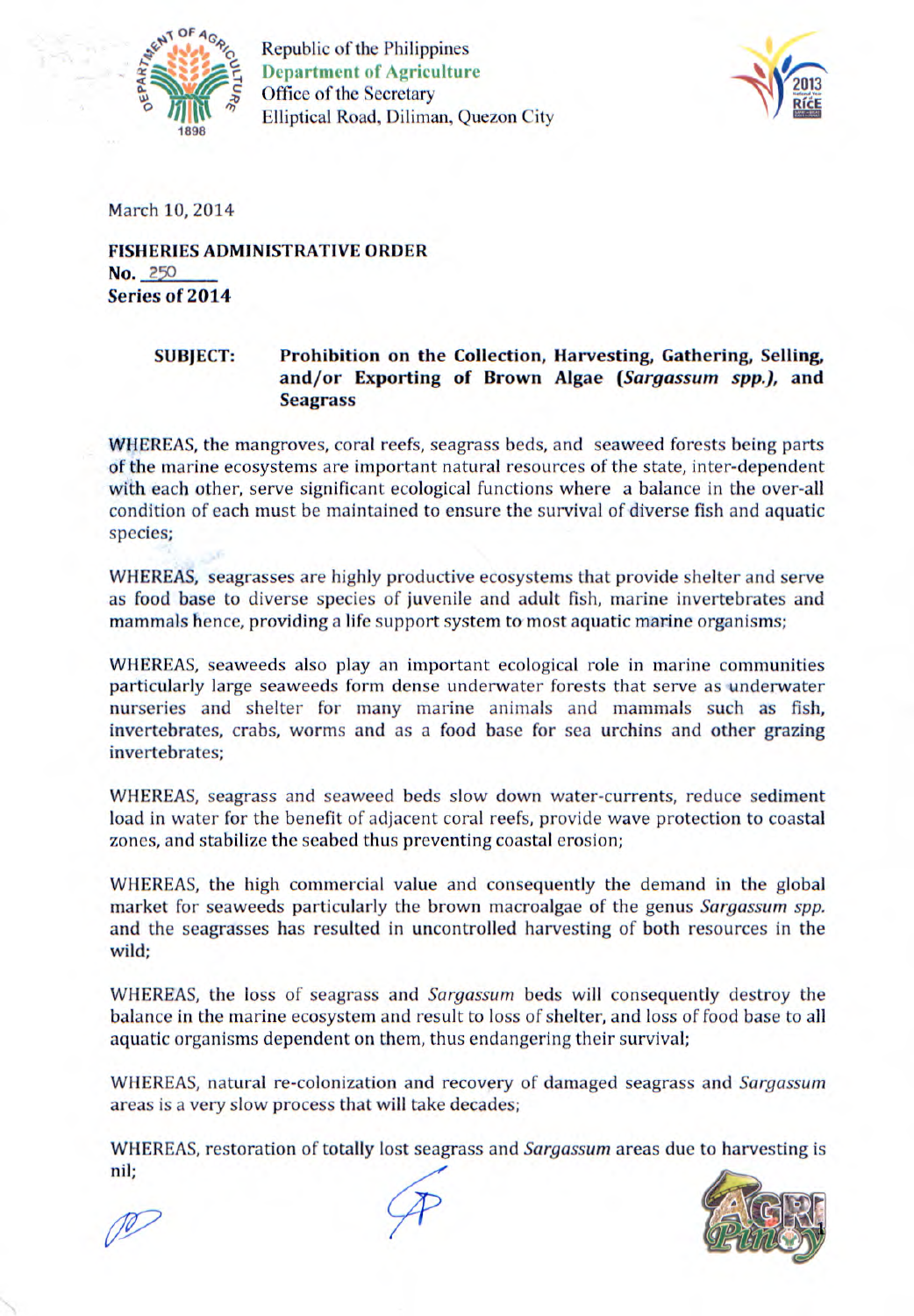WHEREFORE, to arrest the further loss of the seagrass and *Sargassum* resources, and pursuant to Sections 2, 3, 86, 92, and 107 of Republic Act 8550, the following rules and regulations entitled, "Prohibition on the Collection, Harvesting, Gathering, Selling, and /or Exporting of Brown Algae, *(Sargassum spp.)* and Seagrass" are hereby promulgated for the information of all concerned:

Section **1. Definition of Terms.** For purposes of this Order, the following terms as used herein shall mean and shall be construed as follows:

- 1. Brown algae Algae belonging to a large group that includes many seaweeds typically olive brown or greenish.
- *2. Sargassum*  A genus of brown (class Phaeophyceae) macroalgae (seaweeds) in the order of Fucales family Sargassaceae.
- *3. Sargassum spp.*  Numerous species under genus Sargassum found in the Philippines.
- 4. Seagrass Angiosperms or group of submerged flowering plants in the marine environment.
- 5. Brown algae and seagrass collecting, harvesting, and/or gathering The taking or removing of brown algae and seagrass from the natural or wild growth areas.
- 6. Selling The trade of brown algae and seagrass in the landing/ market places.
- 7. Export Trading of brown algae and seagrass to another country.
- 8. Person Natural or juridical entities such as individuals, associations, partnerships, cooperatives or corporations.

**Section 2. Prohibition.** It shall be unlawful for any person, association or corporation to collect, harvest, gather, sell, and/or export brown algae i.e. *Sargassum*  spp. and seagrass. Provided however, that the Director of the Bureau of Fisheries and Aquatic Resources (BFAR) through the Secretary of Agriculture may grant a special permit to collect, harvest, gather, sell, and/or export *Sargassum spp.* and seagrass for scientific and/or educational purposes, subject to such conditions as the Director of BFAR may deem wise to impose. Provided Further that the Director of BFAR through the Secretary may grant research institutions limited collection, harvesting, and/or gathering of *Sargassum spp.* and seagrass to determine the ecological and socio-economic impact of the activity on the fisheries resources.

Section **3. Penalty.** Any person or corporation who violates this Order shall suffer a penalty of two (2) years to ten (10) years imprisonment and a fine of not less than One hundred thousand pesos (P100,000.00) to Five hundred thousand pesos (P500,000.00) or both, such fine and imprisonment at the discretion of the court, One hundred thousand pesos (P100,000)<br>(P500,000.00) or both, such fine and impident the confiscation of the harvest.

 $\mathscr{P}$